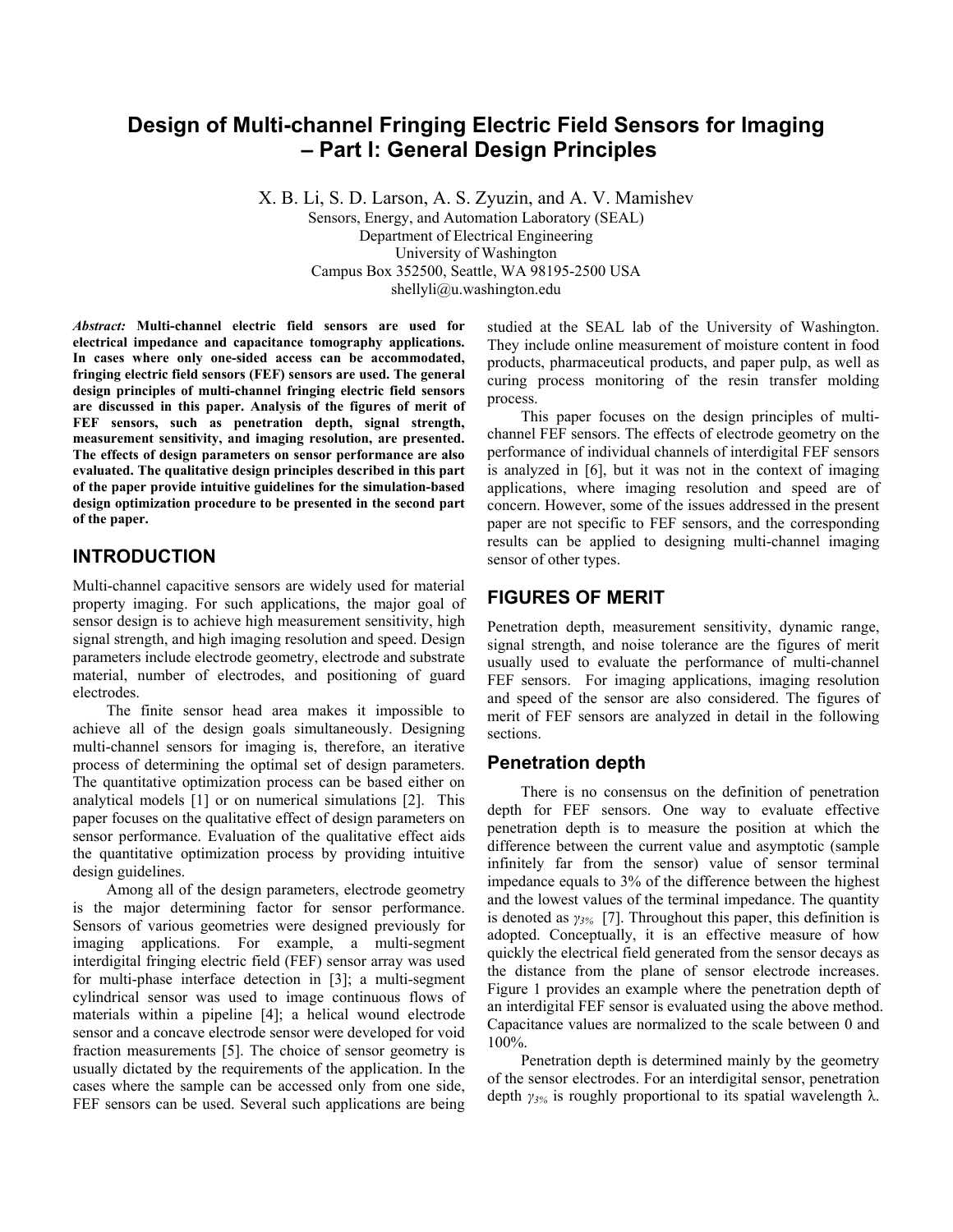Spatial wavelength is defined as the distance between the centerlines of neighboring fingers of the same type (e.g. driving or sensing electrodes). Figure 2 shows the crosssectional view of an interdigital sensor. In Figure 2, the parameters  $l_1$ ,  $l_2$ , and  $l_3$  represent three different ways of connecting the electrodes. The letter "D" represents the driving electrodes, "S" represents the sensing electrodes and "G" represents the ground electrodes. In the table below the cross-sectional view of the sensor in Figure 2, each row corresponds to one of the three connection schemes; each column corresponds to the types of connection for the electrode directly above the column used in the different connection schemes. For  $l_1$ , an ac voltage signal is applied to every other electrode and the current/voltage at the un-driven electrode is measured. For  $l_2$  and  $l_3$ , several un-driven fingers are chosen as ground electrodes and only the current/voltage at the sensing electrodes is measured. The ground electrodes are either connected to ground or kept at the same voltage potential as the sensing electrodes by using unity gain buffer amplifiers. The spatial wavelength of the sensor is increased  $(\lambda_3 > \lambda_2 > \lambda_1)$  by using different connection schemes. As a result, sensor penetration depth is also increased. The variable sensor penetration depth obtained from the different connection schemes provides the sensor with access to different layers of the test specimen.



**Figure 1.** Evaluation of the effective penetration depth *γ3%* of an FEF sensor.



**Figure 2.** Cross-sectional view of a fringing electric field sensor with multiple penetration depth excitation patterns.

#### **Measurement Sensitivity**

Measurement sensitivity is defined as the slope of the sensor measurement curve, namely the ratio of the change in sensor output relative to the change in the measured physical parameter. The non-uniformity of the field distribution of FEF sensors makes their measurement sensitivities positiondependent. As illustrated in Figure 1, sensitivity decreases exponentially with increasing distance from the plane of sensor electrodes.

Electrode area is another major factor that determines measurement sensitivity. For a fixed spatial wavelength, greater electrode area means higher measurement sensitivity.

#### **Dynamic Range**

Sensor dynamic range is defined as the ratio between the largest and the smallest sensor output [8]. Its value is determined by the sample under test and should be within the measurement range of the interface circuit. The lower end of the circuit measurement range is determined by the sensitivity of the circuit, while the higher end is determined by factors such as the input common mode range of the operational amplifiers on the circuit.

#### **Signal strength**

The output signal for imaging applications is usually weak. The signal strength of FEF sensors decays exponentially with increasing distance to the sample. For non-contact measurements, the output signal is usually very weak. This requires that the interface circuit has high measurement resolution. To relax the requirement on the circuit, the distance between the sensor and the sample should be minimized. Signal strength can also be improved by increasing amplitude of the input driving signal. To avoid distortion, the sensor output has to lie within the measurement range of the interface circuit.

#### **Noise tolerance**

Guard electrodes are usually used to shield FEF sensors from noise disturbances. This includes both the guard ring on the top of the sensor substrate and the backplane under the sensor substrate. Proper positioning of these guard electrodes is crucial for design optimization. Special attention must be paid to the connection of the guard electrodes to avoid stray capacitances and ground loops. The driven-guard technique is always used to remove or reduce stray capacitances [9].

#### **Imaging Resolution**

A straightforward method to produce an image of material properties is to let each measurement channel of the sensor correspond to one pixel in the image. In this case, the larger the number of channels, the higher the imaging resolution. In tomography applications, where images are reconstructed from interpolations of the measurements from different channels, the number of pixels can be much greater than the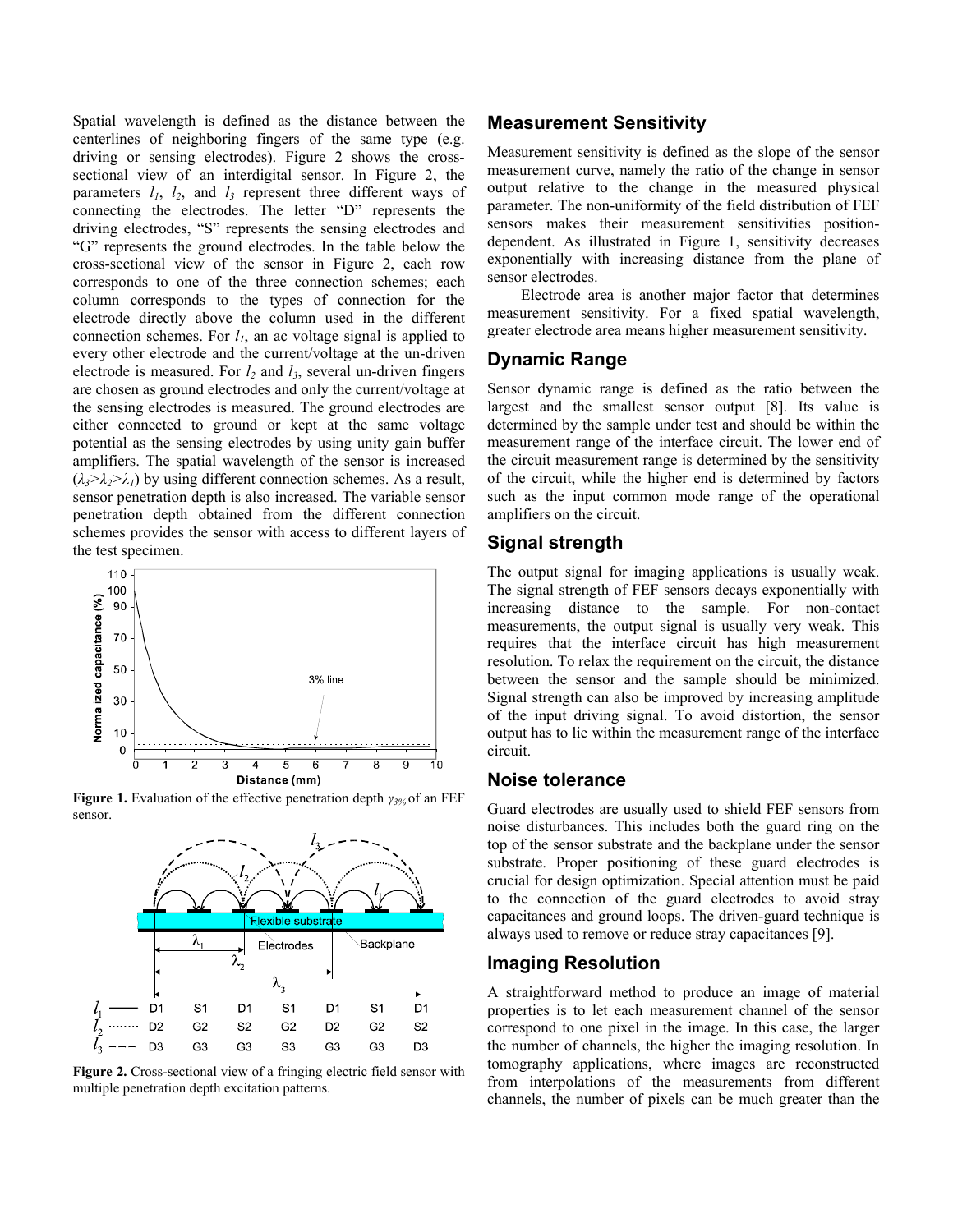measurement channels. Yet in this case, it is still desirable to have as many measurement channels as possible, because increased ratio of independent input channels to output pixels reduces the degree of ill-posedness inherent in image reconstruction. The finite sensor area dictates a tradeoff. For a sensor of fixed size, increasing the number of electrodes means decreasing the area of each electrode. This reduces the measurement sensitivity and signal strength of the sensor. If sensor output drops below the minimum signal level measurable by the interface circuit, the resulting measurement is inaccurate. The maximum number of electrodes is, therefore, limited by the measurement sensitivity of the interface circuit.

# **Imaging Speed**

For real time measurement and control applications, the speed of imaging systems is of great concern. Imaging speed depends on the total number of measurement channels, the efficiency of the image reconstruction algorithm, and the frequency of the input driving signal. More channels means more data to be processed and longer image reconstruction time. The higher the input frequency, the faster the imaging speed. The upper limit of operating frequency is determined by the bandwidth of circuit elements (e.g. operational amplifiers) in the sensor interface circuit, as well as the bandwidth of the DAQ card when A/D conversion is performed directly on ac signals.

# **MAJOR DESIGN CONCERNS**

#### **Sensor electrode materials**

Most sensor electrodes are made from metals. For example, a common practice is to fabricate sensors from PCB plates. Advancements in the field of conductive polymers brought about the alternative of plastic electrical sensors. Conductivity can be achieved in polymer composites by inserting electrically conductive particles into an insulating polymeric matrix. The doped polymers display metal-like behaviors including high electric thermal dependence and high conductivity. An extensive review of the state of art of conductive polymers is provided in [10]. Sensor electrodes made from conductive polymers are useful when optical information or mechanical flexibility is desired. For example, they were used to monitor the flow front position of the resin transfer molding process.

# **Surface contact quality**

Due to the nonlinearity of its electric field distribution, FEF sensors are highly sensitive to the composition of the volume in the immediate vicinity around its electrodes. The smaller the wavelength of the sensor, the more pronounced is this phenomenon. For applications involving contact measurements of solid samples, surface contact quality is a major source of uncertainty. Non-ideal sensor-sample contact results in air gaps between the sample and the electrode surface. These air gaps act as a capacitance in series with the impedance of sample and lead to inaccurate measurements of material impedances if not accounted for.

Various methods are commonly used to improve sensorsample contact quality. Products such as silver paints can be applied directly to the specimen as electrodes. They conform readily to the surfaces of samples and can greatly improve surface contact quality. The disadvantages of these electrodes are that they are usually difficult to pattern with high resolution and that they are difficult to remove afterwards, which makes them unfit for non-invasive measurements. In clinical applications of electrical impedance tomography, saline gels are utilized to improve electrode and skin contact quality.

For non-contact measurements, FEF sensors are much less sensitive to the surface roughness of electrodes and samples. For sensors of small wavelength  $(1-100 \mu m)$ , it is important to keep the sensor surface clean, so that the contaminants between the electrodes do not dominate the sensor output.

### **Contact measurements and the Debye layer**

In the case of contact measurements, when the sample under test has a finite conductance, a thin Debye layer (also called interfacial layer) forms at the interface between the sensor and the sample. The capacitance of this layer is usually much larger than the capacitance of the material and lies in series with the sample impedance to be measured. This large capacitance dominates at low frequency and may corrupt measurement accuracy if the system operating frequency is low. The Debye layer phenomenon can be avoided by using non-contact measurement or by adding a passivating layer on the sensor surface. It is worthy to note that the Debye layer itself provides useful information about the physical properties of the materials under test. The value of its capacitance can be estimated through electrochemical methods, the details of which are beyond the scope of this paper.

# **Sensor substrate and back plane geometry**

The distribution of the sensor field energy is very sensitive to the geometry of the backplane (see Figure 2). Due to their close proximity to the driving electrodes on top of the substrate, the backplane draws significant amount of field energy away from the driving electrodes. This affects the sensor penetration depth and signal strength. Proper positioning and geometry design of backplanes are thus crucial to the optimization of sensor performance. The sensitivity of sensor output to backplanes can be controlled by the thickness of sensor substrate. In part II of this paper, the effect of substrate thickness on the output characteristics of FEF sensors is evaluated.

# **Cross talk between channels**

The closer the channels are positioned together the stronger the crosstalk between the channels. It is therefore desirable to position the channels as far apart as possible. Other ways to